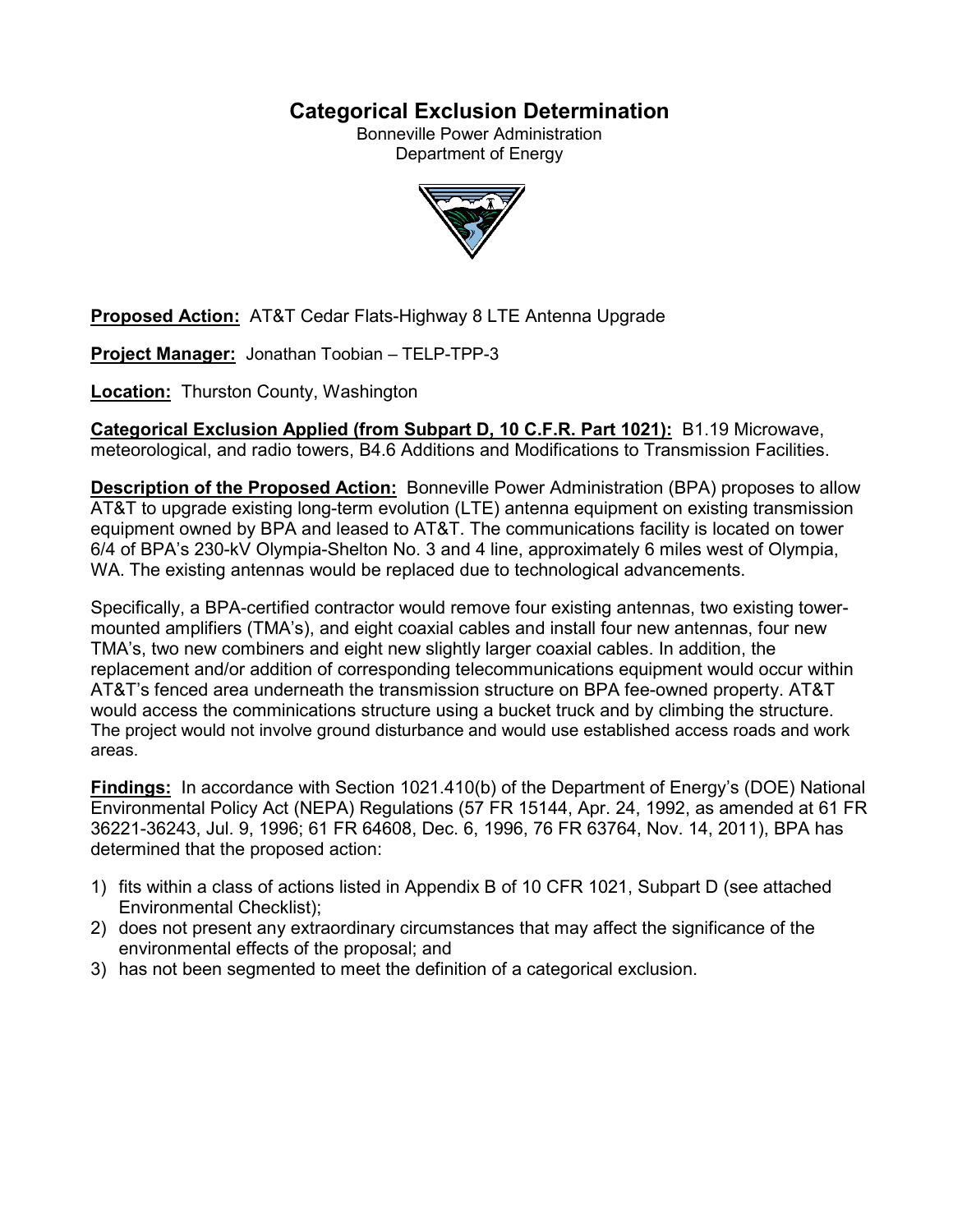Based on these determinations, BPA finds that the proposed action is categorically excluded from further NEPA review.

*/s/ Douglas Corkran* Douglas Corkran Environmental Protection Specialist

Concur:

*/s/ Katey C. Grange January 4, 2022* Katey C. Grange NEPA Compliance Officer

Attachment(s): Environmental Checklist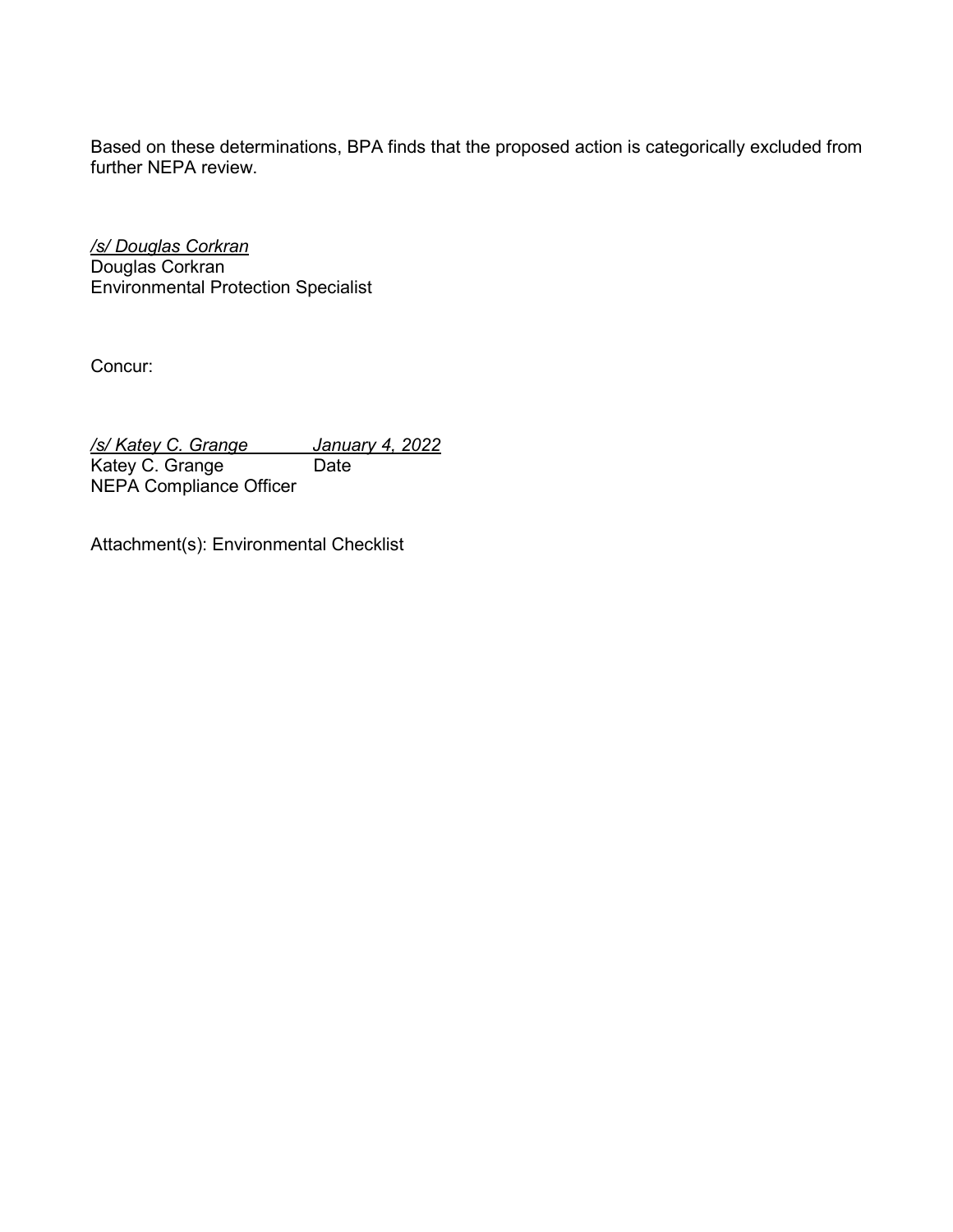# **Categorical Exclusion Environmental Checklist**

This checklist documents environmental considerations for the proposed project and explains why the project would not have the potential to cause significant impacts on environmentally sensitive resources and would meet other integral elements of the applied categorical exclusion.

# **Proposed Action:** AT&T Cedar Flats-Highway 8 LTE Antenna Upgrade

# **Project Site Description**

The project site is located on BPA fee-owned property at BPA Salem Substation in Polk County, Oregon. It is located in Township 7 South, Range 3 West, Section 29. The communications facility is located on tower 6/4 of BPA's 230kV Olympia-Shelton No. 3 and 4 line, approximately 6 miles west of Olympia, WA. The project site is an existing steel lattice tower and a fenced communications structure located beneath the tower in a cleared ROW area west of Highway 8. The lattice steel tower is located at the end of an access road spur. The area is gently sloped, managed ROW vegetated with non-native grasses and shrubs. The surrounding area is comprised primarily of industrial forest lands.

# **Evaluation of Potential Impacts to Environmental Resources**

### **1. Historic and Cultural Resources**

Potential for Significance: No

Explanation: No ground-disturbing work would occur. On July 31, 2020 BPA archeologists determined that that this type of activity does not have the potential to cause effects to historic properties.

### **2. Geology and Soils**

Potential for Significance: No

Explanation: The proposed acitivies would not require ground-disturbing activities.

### **3. Plants (including Federal/state special-status species and habitats)**

Potential for Significance: No

Explanation: All work in existing equipment area; no special-status species present or disturbed. Existing roadways and established work areas would be used.

# **4. Wildlife (including Federal/state special-status species and habitats)**

Potential for Significance: No

Explanation: There are heavily forested areas surrounding the project site, but no occurrences of ESA or special-status species are documented nearby. The project site is next to a heavily traveled highway, so noise disturbance and activity levels in the vicinity are high. The work would create minor noise impacts, but these would not be substantially greater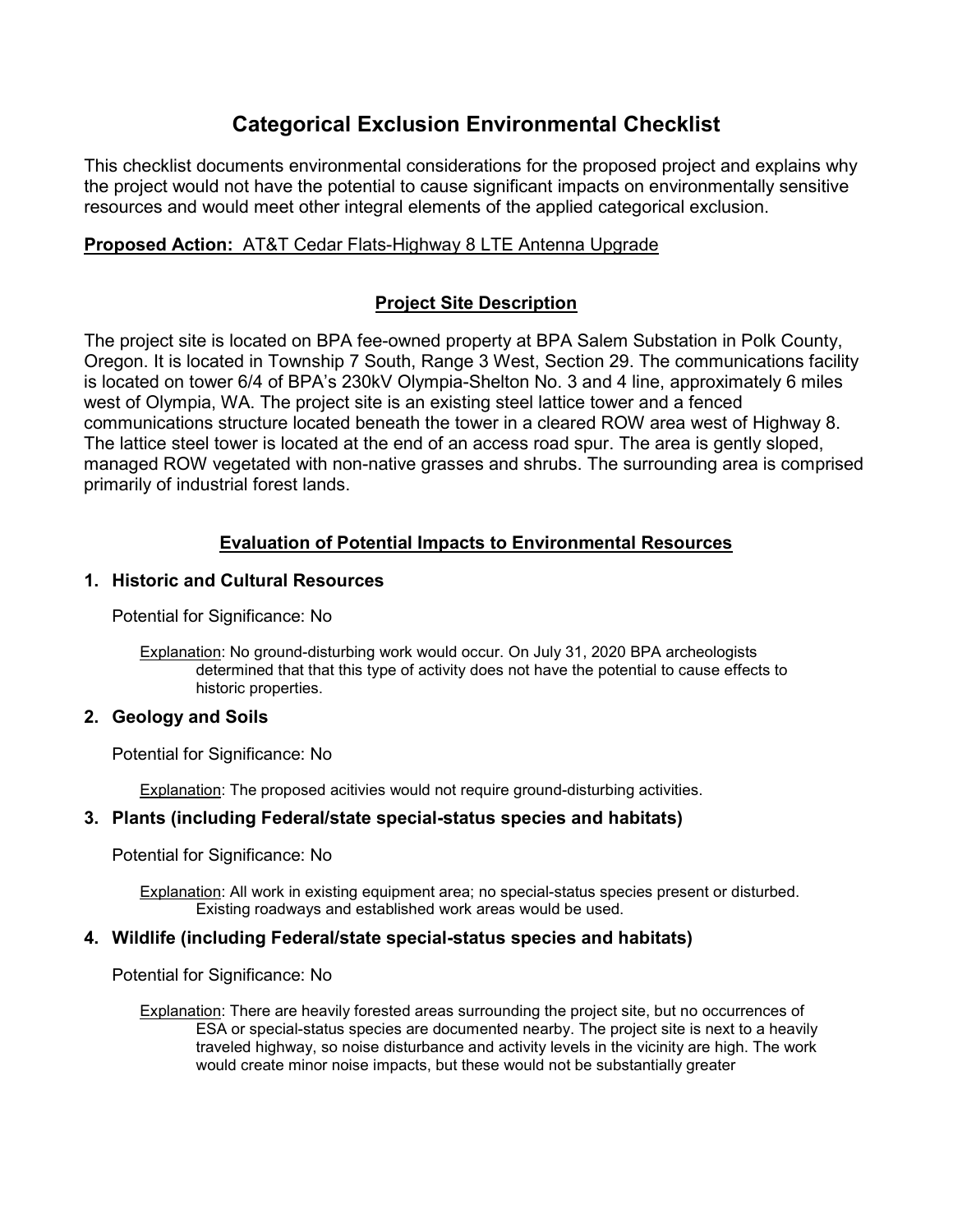than the existing ambient noise in the area from the highway. If any birds are found to be nesting on the transmission tower, construction of the project would be delayed until the birds have left the nest. No impacts to wildlife are expected.

### **5. Water Bodies, Floodplains, and Fish (including Federal/state special-status species, ESUs, and habitats)**

Potential for Significance: No

Explanation: The proposed acitivies would not require in-water work or ground disturbance that would produce sediment that could enter nearby waterways.

### **6. Wetlands**

Potential for Significance: No

Explanation: The proposed activities would not require ground disturbance that would produce sediment that could enter nearby wetlands.

#### **7. Groundwater and Aquifers**

Potential for Significance: No

Explanation: No ground disturbance proposed.

#### **8. Land Use and Specially-Designated Areas**

Potential for Significance: No

Explanation: There would be no change to land use at this location and it is not located in a specially-designated area.

### **9. Visual Quality**

Potential for Significance: No

Explanation: The new antennas and equipment would generally be a like-for-like replacement of the existing antennas; therefore, they would be visually consistent with existing conditions.

#### **10. Air Quality**

Potential for Significance: No

Explanation: The activities would generate a small amount of vehicle emmissions and dust during construction.

#### **11. Noise**

Potential for Significance: No

Explanation: Some temporary minor construction noise would occur during daylight hours. The operational noise of the antennas would not change.

### **12. Human Health and Safety**

Potential for Significance: No